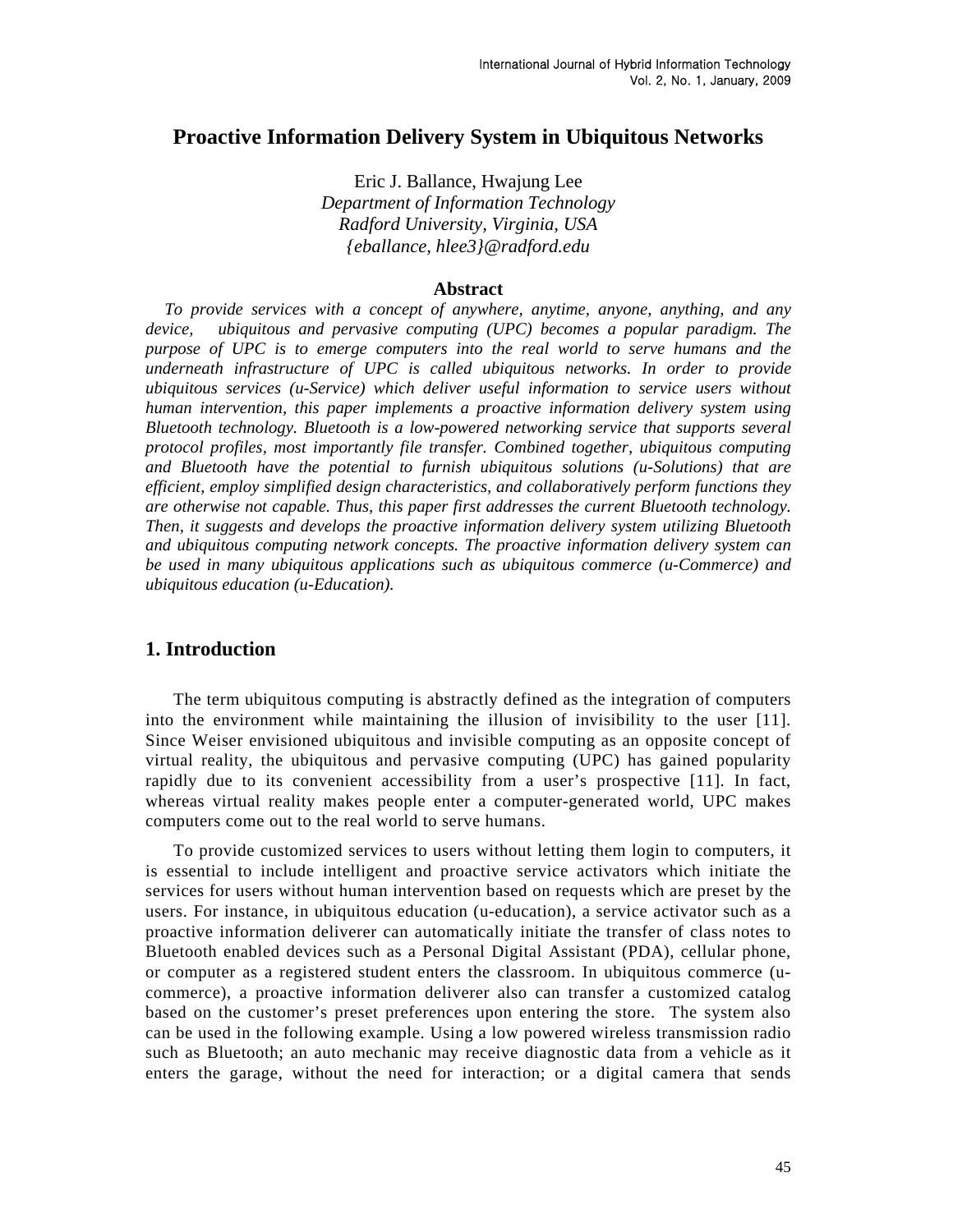photographs to a Bluetooth enabled device; all of which are probable scenarios; controlled wholly within a ubiquitous network. Similar activities using Bluetooth anonymously already exist in the entertainment industry, though research is extending into health care, the home and public meeting arenas. These ideas provide a basis for determining barriers and demand levels for the availability of such technologies thereby, providing a viable foundation for a proactive information delivery system in this paper. The system hones an abstract model and is designed to be portable and extensible to multiple platforms and environments as a result of the marriage between ubiquity and Bluetooth.

The rest of this paper is organized as follows. In Section 2 and Section 3, motivation and existing research are addressed. A proposed idea, a development, and a demonstration are illustrated in Section 4, Section 5 and Section 6 respectively. Then, results, further research, and concluding remark follow.

# **2. Motivation**

The proactive information delivery (PID) system is developed to achieve two objectives. First of all, it is developed to provide intelligent and proactive ubiquitous services which automatically initiate customized services for a mobile user based on the user's taste and preference whenever the user enters a certain area such as a classroom or a store. Secondly, it also aims to save natural and financial resources such as papers and marketing costs. For example, a simulated classroom with 18 students receives paper distributions containing course content at 3 pages per week or 54 total pages per week. A typical 17 week semester would translate to 918 individual pages distributed. Therefore, based on assumption, a college campus that employs 800 instructors, where ¼ are teaching four courses or more per week and using 1836 pages per semester for two of the four courses, then approximately 367,200 pages are used, which equates to 708 reams of paper or 44 trees, where 8,300 pages = 16 reams = 1 tree. The proposed idea is to prove and reduce the amount of paper printed in a single course for one semester using ubiquitous computing and Bluetooth.

# **3. Existing research**

Finding a viable solution requires investigation of existing procedures in order to generate a comparative illustration. This section describes possible current scenarios and explains the benefits a ubiquitous controlled file transfer system. In this paper, the PID module is called a client since it also plays a role as a client for a service discovery and composition mechanism in a ubiquitous network environment. The Bluetooth enabled device such as a PDA, cellular phone, or computer is called a server in this paper since it also plays a role as a service module provider for a service discovery and composition mechanism.

A viable solution is through the use of Bluetooth and ubiquitous computing. Bluetooth is a low-powered radio communications technology that is used in cell phones, laptops, PDAs and other consumer products on the market. The Bluetooth standard defines profiles which may offer services such as file transfer, printing, or synchronous/asynchronous transmissions.

Therefore, the proposition, in order to maintain invisibility, is to develop a software package that will reside on a client machine and automatically search for Bluetooth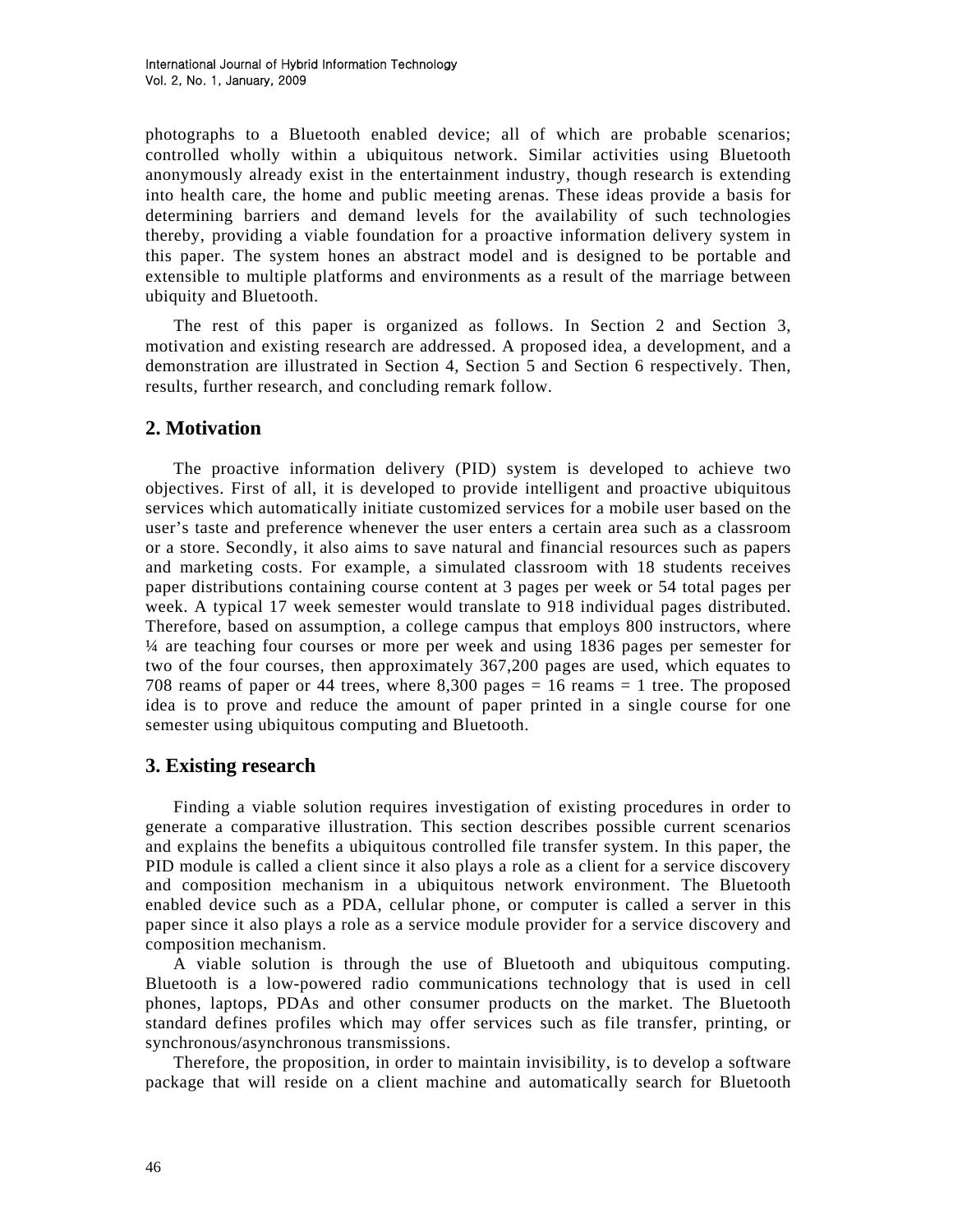devices or servers; when a device is in range of the signal radius, the client will query the server to establish that it uses the File Transfer Protocol (FTP) service and then transfer a file, using that service.

There are several issues to contend with using this solution- authentication, authorization, updates (broadcast) and failures, which will be addressed in further research.

# **4. Bluetooth Device Stack**

Bluetooth is a low-powered wireless technology that utilizes several different protocols for handling a plethora of processes. Bluetooth has encryption capabilities, file transfer, synchronous and asynchronous data transfer, and many other services available for use. And recently, with the release of Bluetooth version  $2.1 + EDR$ (Extended Data Rate), transfer rates are capable of reaching 3.0Mbps [2] and is envisioned to become faster.

The Bluetooth specification describes several methods of interfacing with the Bluetooth protocol stack through application development [2]. However, generating an extension is beyond the scope of this project. There are several third party interfaces that exist, concluding that designing a solution should be well defined prior to implementation. This section explains the multitude of stack interfaces, their benefits and absence thereof.

#### **4.1. Python**

The Python programming language uses the PyBluez extension for application development and is targeted for the Windows and Linux environments. PyBluez will not work with the Broadcom stack or with the L2CAP and HCI layers of the Bluetooth protocol stack [9].

### **4.2. VC++**

The C programming language can be used in both the Linux and Windows environments. BlueZ is the extension for Linux and Microsoft has their own extension which has been integrated into the Windows OS distribution, beginning with XP. As previously mentioned, the different hardware stacks (Microsoft and Broadcom) cause difficulty for developers; the lack for a standard leaves many applications in a hope-itworks state.

#### **4.3. Java**

The Java Community Process (JCP) developed an Application Programming Interface (API) in early 2002 as part of a competitive movement. The released package is known as JSR-82 (Java Specification Request). The JSR-82 API supports the RFCOMM and L2CAP transport layers [7]. There are several stack extensions available for the Bluetooth protocol stack, notably: ElectricBlue, BlueSim, and BlueCove. All three utilize the JSR-82 API but only one is free- BlueCove.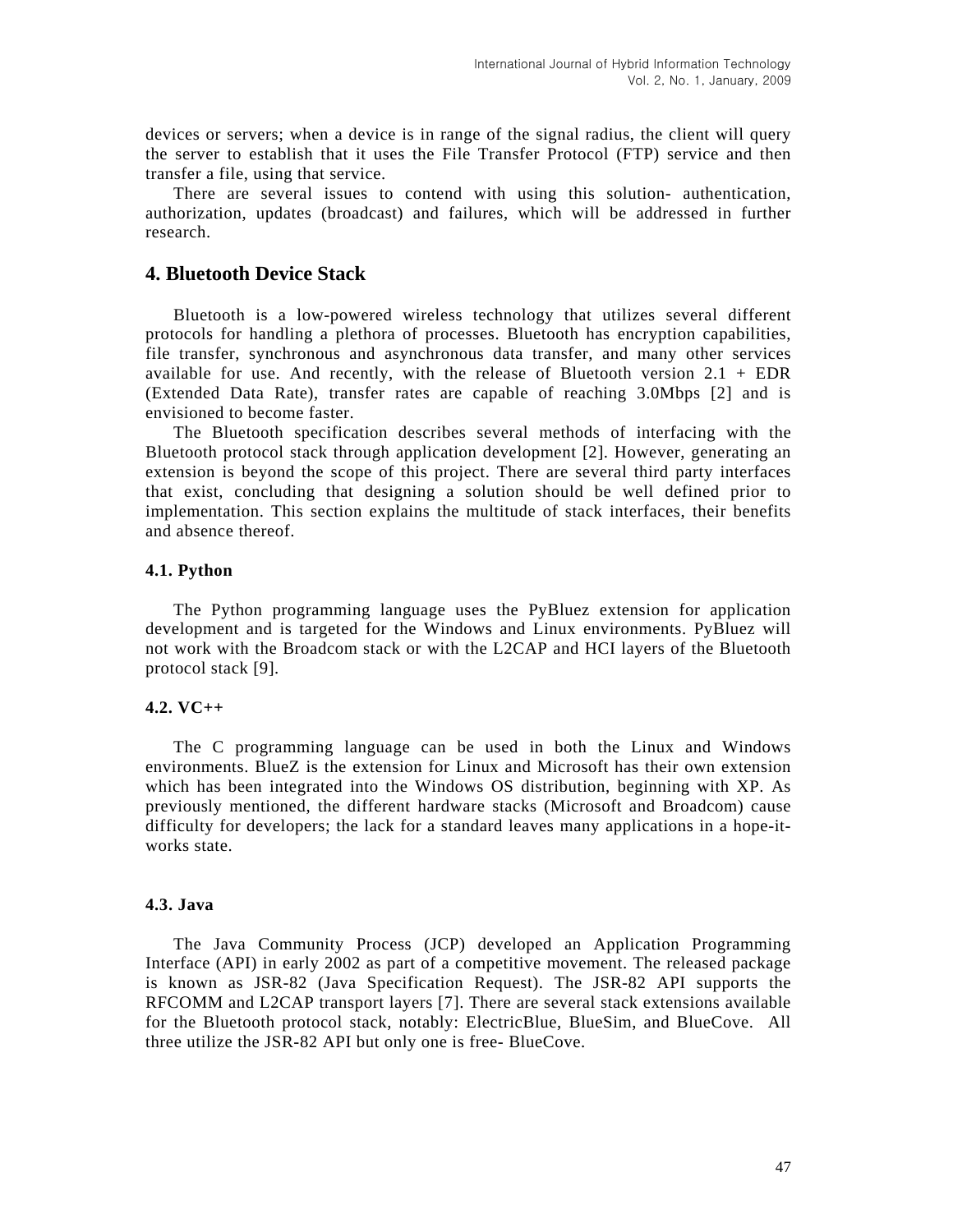# **5. Development**

The setup procedures are quick and simple; designing a command line interface (CLI) or graphical user interface (GUI) can be released in a short amount of time. The algorithms used are similarly simple and require only basic knowledge of Object-Oriented programming.

## **5.1. Setup**

For this experiment the Eclipse integrated development environment (IDE) is used for code writing and BlueJ is used for debugging purposes. The application requirements are that the JSR-82, JSR-75 and BlueCove jar files be successfully added to the project's classpath. The JSR-82 and JSR-75 files are packaged in Sun's Wireless Toolkit 2.5.2 for CLDC (Connected Limited Device Configuration) package [10]. BlueCove is available through Google's code library.

Seven classes were created for this project: A main driver, controller, application, utilities, file transfer, input output, and a device class.

The MainDriver class creates a secondary thread so that the controller class may be run outside the main thread (Fig. 1). This is vital, along with creating additional threads inside the controller and application class. It may take up to 10 seconds to successfully query for connectable devices. Therefore, in order to retrieve all available devices, within range, it is necessary to halt executing threads while a discovery process thread continues.

```
public static void main (String[] args)
€
    EventQueue.invokeLater(new Runnable() {
        public void run() {
            Controller ct = Controller.getInstance();
            ct.startApp();
        \,\});
}//end main
```
## Figure 1. Classes: Main

The Controller class manages program operation. It creates all required objects and processes each method in a stepped procedure (Fig. 2). The IO class is used in the controller class to print application progress to the console.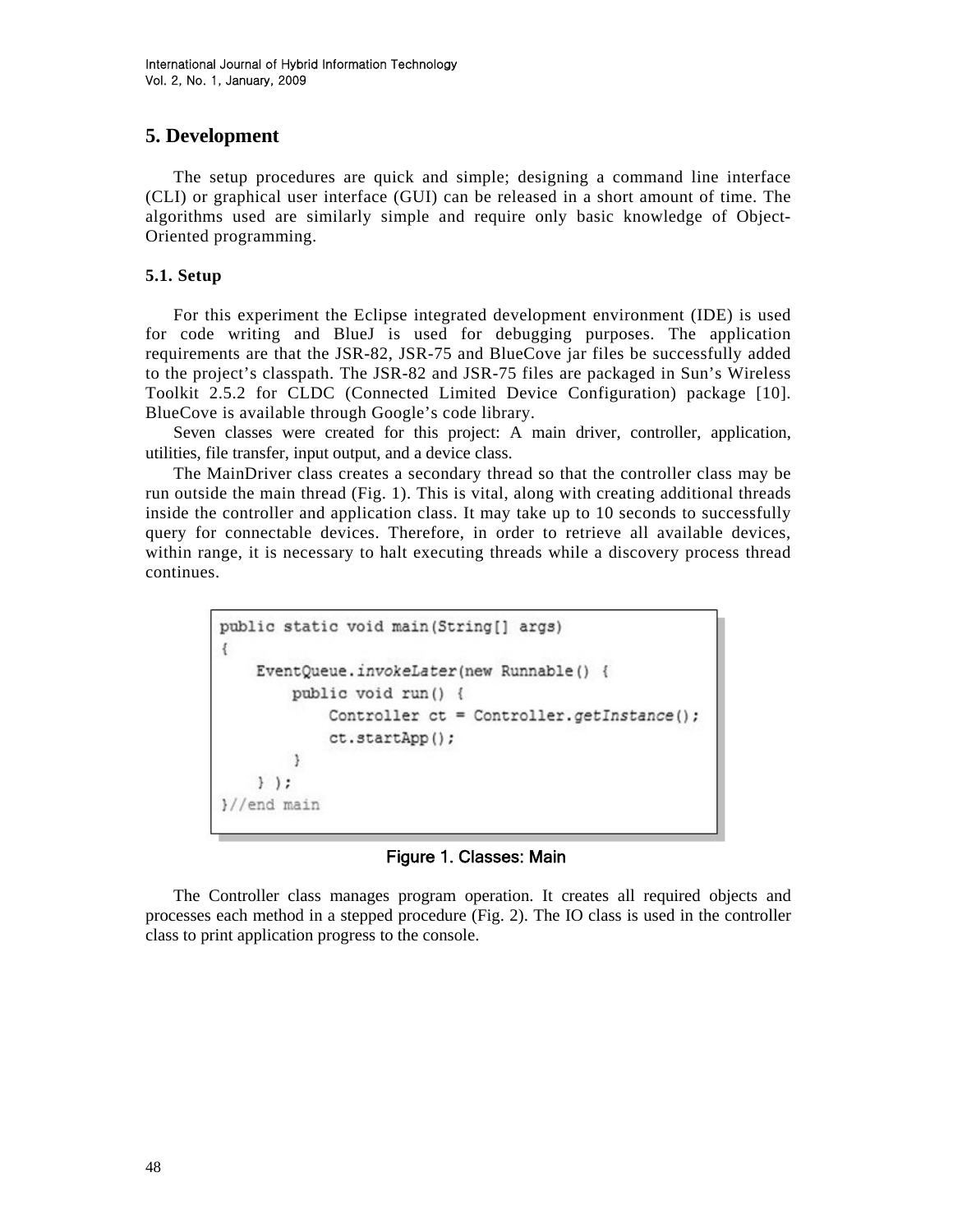```
public void startApp() {
  //display opening
  IO.pause("***************Ubiqutious Computing through Bluetooth*************\n" +
                    A Java Application");
  //step 1. check if client power is on
  IO.pause("Step 1. Is the power on?");
  IO.pause(this.app.getLocalDevicePowerState());
  //step 2. display client friendly name
  IO.pause("Step 2. Local device name (this client):");
  IO.pause(this.app.getLocalDeviceName());
  //step 3. display client address
  IO.pause("Step 3. Local device address (this client):");
  IO.pause(this.app.getLocalDeviceID());
```
Figure 2. Classes: Controller

The Application class is the meat of the program. The class initiates device discovery and service search. The application class implements the DiscoveryListener class, which is part of the JSR-82 specification (Fig. 3).

```
public class Application implements DiscoveryListener {
    private LocalDevice localDevice;
   private DiscoveryAgent agent;
   public Application() throws BluetoothStateException {
        localDevice = LocalDevice.getLocalDevice();
        agent = localDevice.getDiscoveryAgent();
    \mathbf{1}public void inquiry() throws BluetoothStateException {
        agent.startInquiry(DiscoveryAgent.GIAC, this);
    \overline{)}public void deviceDiscovered(RemoteDevice device, DeviceClass devClass) {
        IO.display("Device discovered");
    \mathcal{Y}public void servicesDiscovered(int transID, ServiceRecord[] servRecord) {
        IO.display("Service discovered");
    \mathbf{1}public void serviceSearchCompleted(int transID, int responseCode) {
        IO.display("Service search completed");
    \,public void inquiryCompleted(int discType) {
        IO.display("Inquiry completed");
    -1
```
Figure 3. Classes: Application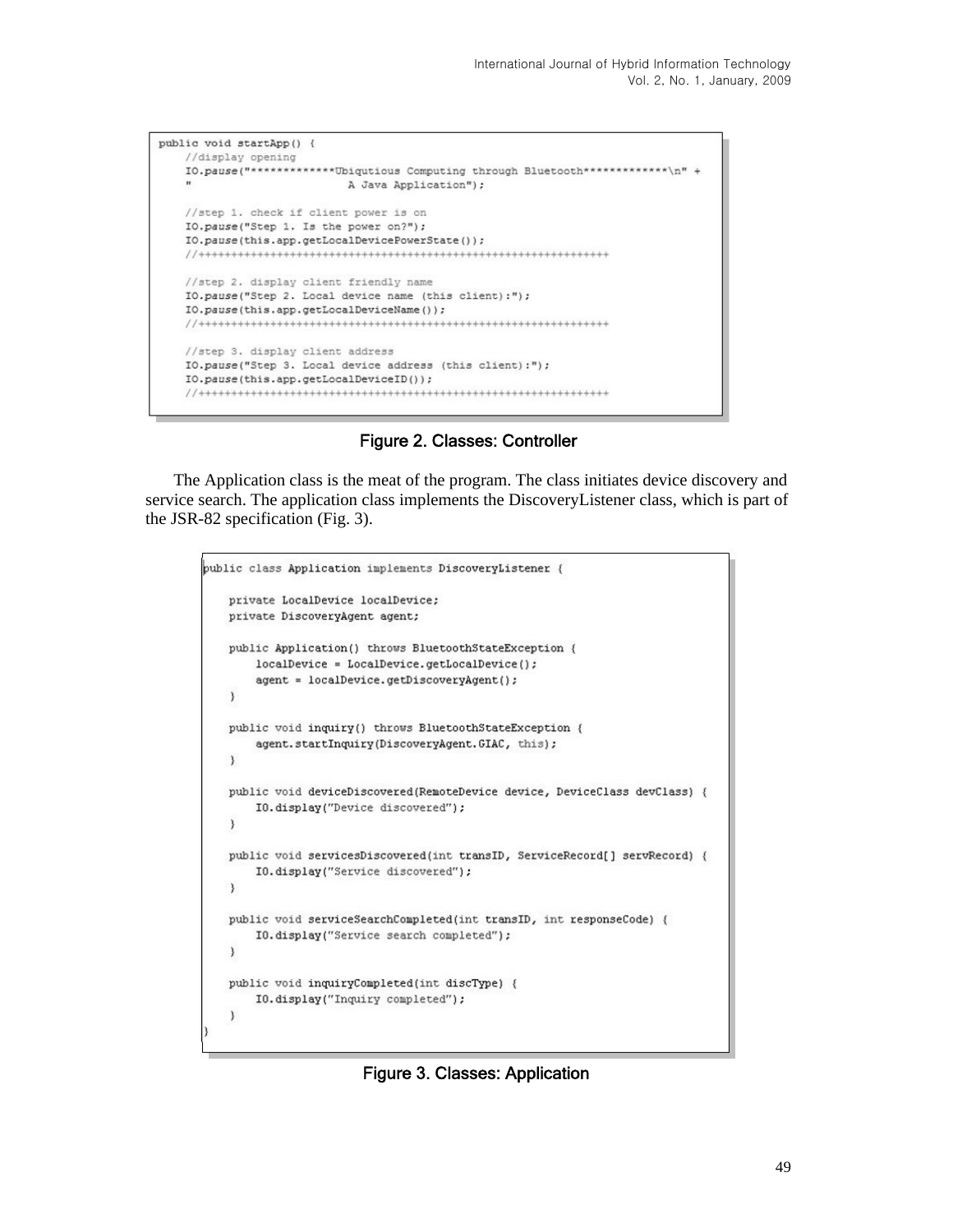The Utilities class provides static, generic operations, such as traversing through data objects, parsing text, length and boolean calls. There is another method for determining the MAC (Media Access Control) ID of a Bluetooth device as it is provided in the connection URL; more on this later. The MAC ID from the connection URL is valuable when making comparisons against device objects.

The FileTransfer class simply creates a new File object, based on a file path, and then converts it into a byte array. The FileTransfer class uses the Connection class from the javax.microedition.io package and the ClientSession, HeaderSet, and Operation classes from the javax.obex class. These are necessary to create a session, set the file metadata and use the push operation, respectively, to send the byte array.

The IO class is a static class that handles console input and outputs. There are several overloaded methods for ease of programming and a BufferedReader object that permits using the "enter" key for console input instead of passing an actual value into the console.

The BTDevice class is a data object that is created when a device is discovered. The class maintains generic getters and setters for the MAC ID, displayable name of the device, the connection URL (Uniform Resource Locator) and various other values. The basis for the BTDevice class is making connections and simplifying sending data, for example the MAC ID and the connection URL.

# **6. Testing**

Although the PID system can be used in various platforms such as u-Education, u-Commerce, and u-Health, this paper tests the system in a classroom platform. Testing the proposed solution required devices that would typically be used in a classroom which incorporate the file transfer protocol. For example, cell phones, laptops, PDAs, or printer- in the case when a student does not have a Bluetooth device. The only instance that required modification was testing on a laptop and printer, in which case a D-Link Bluetooth dongle (model # DBT-120) was added to the USB port of the laptop and a Belkin Bluetooth Wireless Printer Adapter (model# F8T031) was used on the printer.

Execution for the demonstration is a stepped procedure, based on method call in the controller class and a method call in the IO class, that performs the next operation when the enter key is pressed.

Initial startup of the demo shows that BlueCove has been initialized and is running properly (Fig. 4).

```
BlueCove version 2.0.1 on winsock
**************Ubiqutious Computing through Bluetooth*************
                        A Java Application
```
#### Figure 4. Testing: Step 0

The first step ensures that the client's Bluetooth stack is powered up. Intuitively the host is the server however, in Bluetooth the client is the host device, as it houses the desired resource to transmit. The server is the device that utilizes a service the client is requesting for use.

The second and third steps are not required. The second step merely queries the client's friendly name while the third step requests the local device for its Media Access Control (MAC) ID.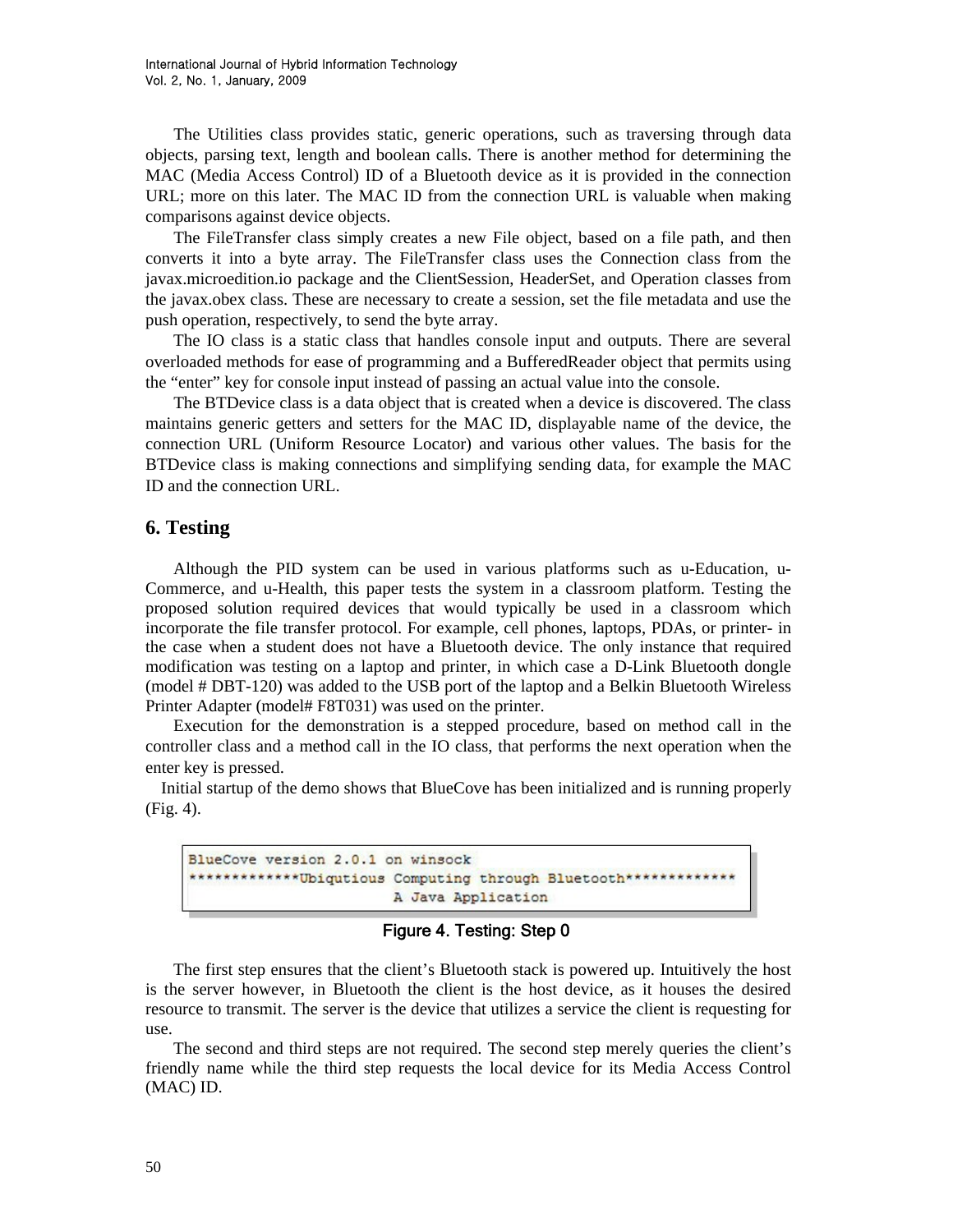The fourth step is where actual device discovery begins (Fig. 5). Device discovery takes approximately sixteen seconds to perform. The method call is run in a separate thread from the controller thread as well as all subsequent method calls.

```
Step 4. Query for local devices.
Starting device inquiry...
Device Inquiry Complete; 5 devices were discovered
```
#### Figure 5. Testing: Step 4

When a device is discovered it is added to a collection and displayed to the console (Fig. 6).

```
Step 5. The following devices were discovered:
Device 1. Dell BT Keyboard - MAC id: 0007615FE97B
Device 2. Dell BT Mouse - MAC id: 00076160E0E1
Device 3. Interlink VP6600 Media Remote Control - MAC id: 0015D8008ABE
Device 4. DELL BH200 - MAC id: 00164410897A
Device 5. EB-LAPTOP-D400 - MAC id: 00179A2B5E0D
```
### Figure 6. Testing: Step 5

Step six involves querying the devices found, from the discovery process in step 5, for their services offered (Fig. 7). For demonstration purposes all services are listed but upon initiation of a file transfer operation, only those devices that offer the FTP service are listed.

```
Step 6. Query all the devices for services offered.
Starting service inquiry...
Interlink VP6600 Media Remote Control
DELL BH200
EB-LAPTOP-D400
Service Query Complete; 3 devices have services:
Interlink VP6600 Media Remote Control - Number services: 1
DELL BH200 - Number services: 4
EB-LAPTOP-D400 - Number services: 7
```
## Figure 7. Testing: Step 6

Step seven lists all the services a device offers (Fig. 8). The listing format is: service id, service name, connection URL. The connection URL is required for a given service in order to connect to that service.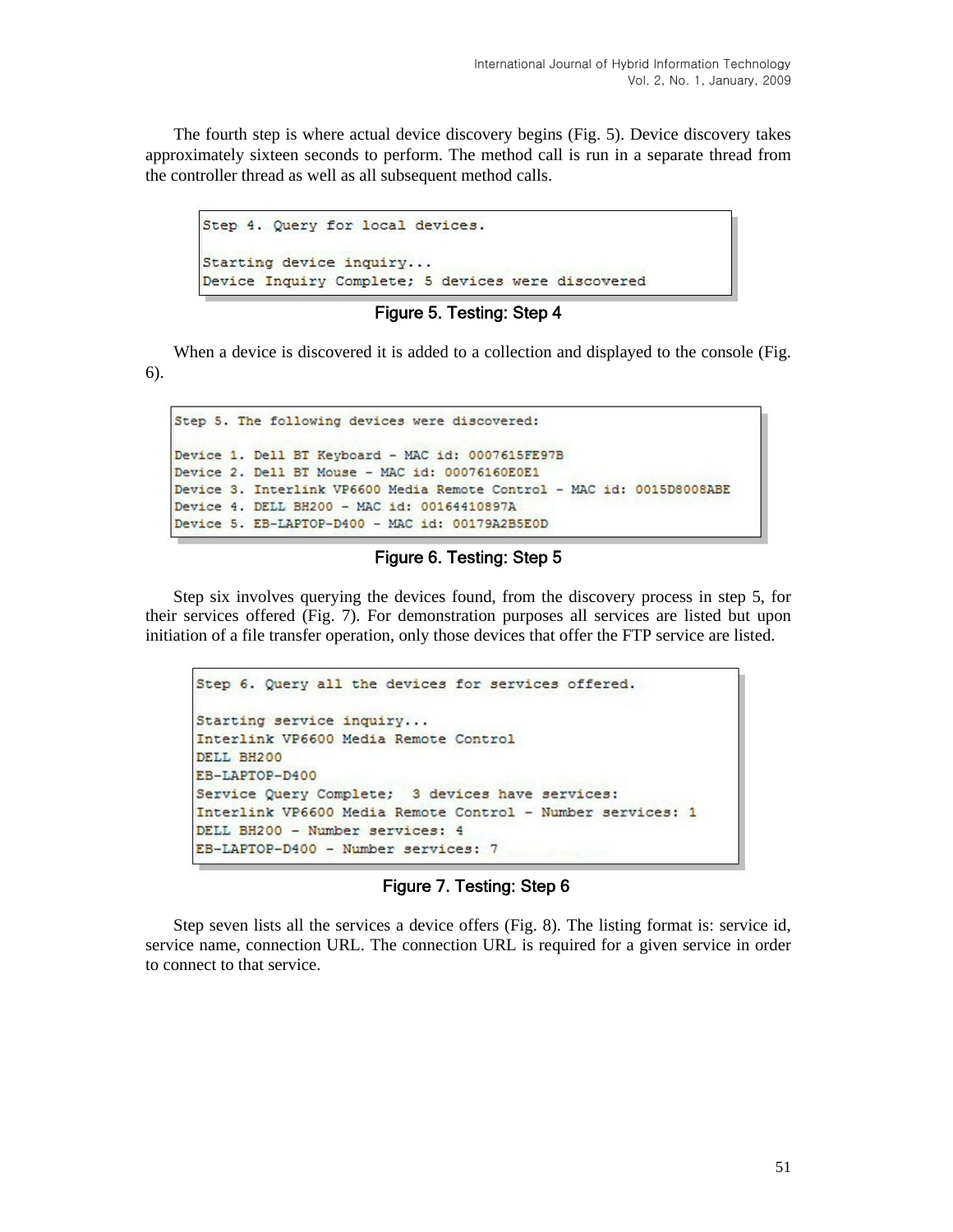|                | Step 7. The following services were discovered:                                                                          |
|----------------|--------------------------------------------------------------------------------------------------------------------------|
| EB-LAPTOP-D400 |                                                                                                                          |
|                | Service 1. COM7D - Connection URL: btspp://00179A2B5E0D:1;authenticate=false;encrypt=false;master=false                  |
|                | Service 2. Audio Source - Connection URL: btl2cap://00179A2B5E0D:0019;authenticate=false;encrypt=false;master=false      |
|                | Service 3. Audio Sink - Connection URL: bt12cap://00179A2B5E0D:0019;authenticate=false;encrypt=false;master=false        |
|                | Service 4. Voice gateway - Connection URL: btspp://00179A2B5EOD:2;authenticate=false:encrypt=false:master=false          |
|                | Service 5. File Transfer Service - Connection URL: btgoep://00179A2B5E0D:5;authenticate=false;encrypt=false;master=false |
|                | Service 6. Object Push Service - Connection URL: btgoep://00179A2B5E0D:4;authenticate=false;encrypt=false;master=false   |
|                | Service 7. Imaging - Connection URL: btgoep://00179A2B5E0D:3;authenticate=false:encrypt=false:master=false               |
|                |                                                                                                                          |
|                |                                                                                                                          |
|                |                                                                                                                          |
|                |                                                                                                                          |
|                |                                                                                                                          |
|                |                                                                                                                          |
|                |                                                                                                                          |
|                |                                                                                                                          |
|                |                                                                                                                          |
|                |                                                                                                                          |

Figure 8. Testing: Step 7

Step eight involves actual file transmission. The demonstration required that a valid file path be entered into the console, although it is possible to utilize a GUI interface (Fig. 9). During live testing the application searched for any file within a selected directory and transferred the file (the chosen directory only contained a single file) to the device accordingly.

```
Step 8. Transfer file to a device.
Please type the complete file path for the desired file to be transfered.
Default path is: c:\test.txt
NOTE: error checking is NOT performed. Typing an incorrect path will result in application failure.
```
# Figure 9. Execution: Step 8

The first test subject was a Dell D400 Latitude notebook with attached D-Link Bluetooth dongle. A successful connection was made and the file was transmitted at a range of twenty feet.

The second test subject was an LG PM-325 cellular phone. Again, a successful connection was made and the file was transmitted with a range of twenty feet.

Live testing was conducted in a classroom of twelve students where seven Bluetooth enabled devices, using the file transfer protocol, were present. All seven devices successfully connected and received the document. No other testing was performed. The application was modified slightly to simulate a ubiquitous action: the majority of the demonstration steps were taken out so that only device discovery and service discovery were present; member verification (defined by a prior/initial link setup) existed; and device discovery occurred at intervals for an eight minute duration that overlapped the course start time (Fig. 10).

Control subjects were used during live testing which consisted of two devices: one of which was not defined as a member of the course and the second as dummy device.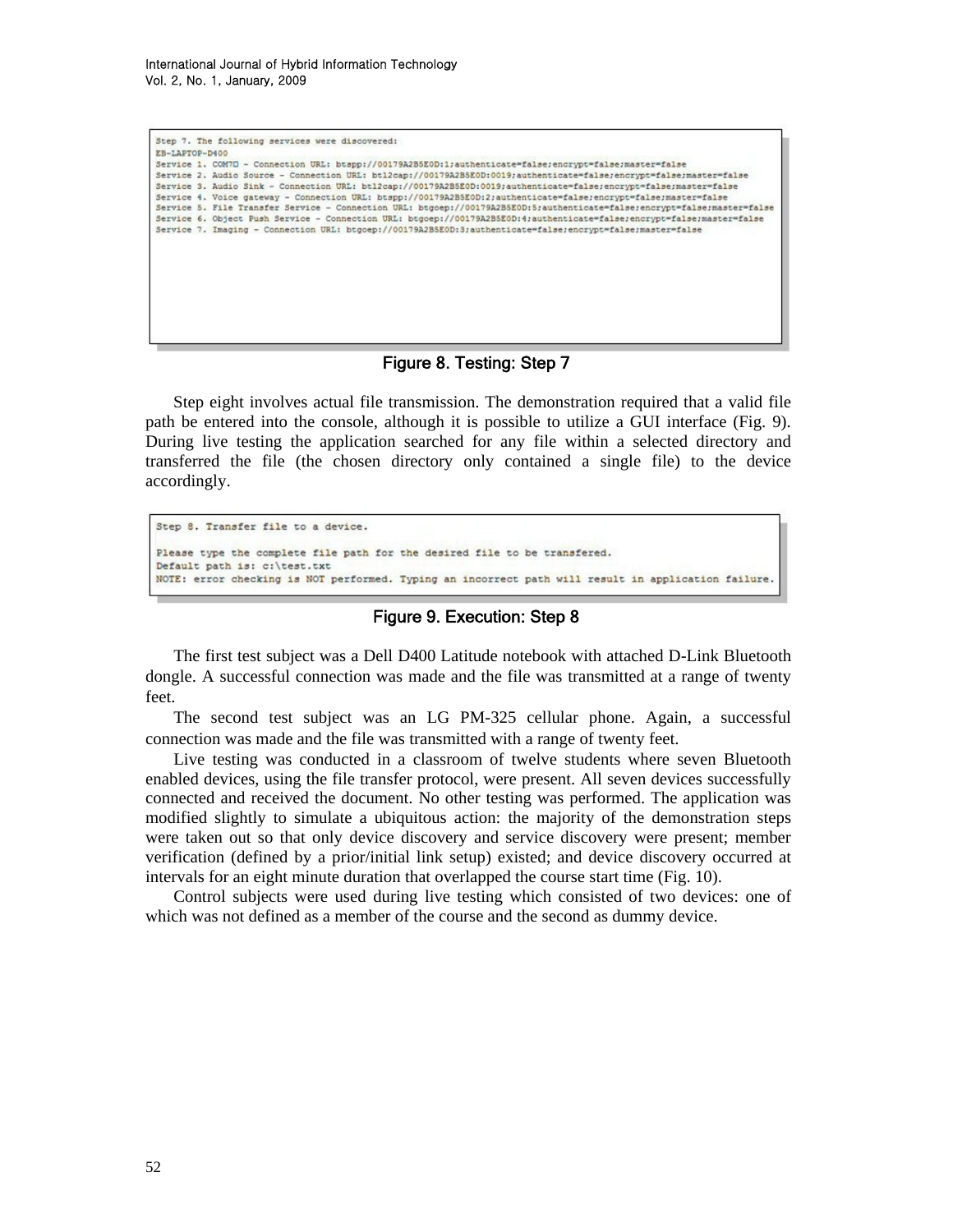

Figure 10. Live Testing

# **7. Results**

The results of the live test conclusively proved that file transfer to devices in a classroom was possible and feasible. The students who received an electronic version of the file in the live test were not given a printed copy. Four of four students reported no adverse affects on learning impedance; and all agreed that electronic collection was the preferred method over hard copy handout. The main reason being the ability to make corrections if necessary, or receive updated versions from the instructor.

Adding ubiquitous computing to the project was simply a matter of enclosing the test program in a while loop; exiting the loop when either the file has been sent to all connected devices that are valid for that classroom or synchronized with a timer. The timer function would be more of an administrative purpose than pragmatic benefit. For example, an instructor may chose to not hand out files to students who are late to class.

# **8. Further research**

The PID application did not cover some issues, though not problematic. There are, however, instances where a solution such as this may present itself as a realistic approach in public industry such as retail and maintenance.

Some aspects were not covered for this simulation, for example: authentication, authorization, encryption, broadcast and failures. A complete solution would require that a form of authentication is performed to verify that a Bluetooth enabled device does indeed belong to the class/course it is attempting to serve the transfer protocol to.

Additionally, the situation may arise where encryption is required, as this topic did not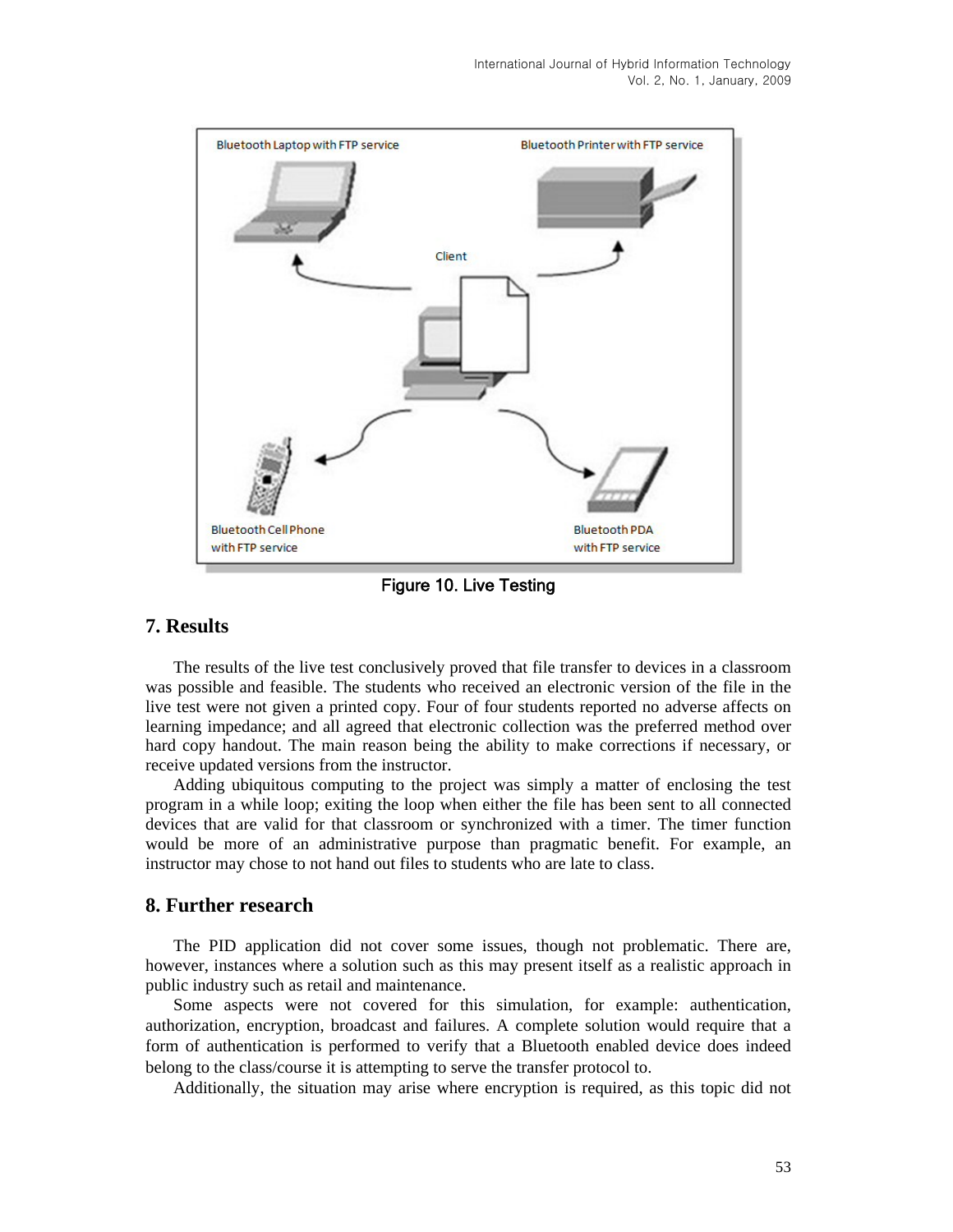investigate the effects of encryption on the server device. However, it may be possible to implement such a service as the Bluetooth stack does support high encryption.

Another subject that was ignored was a broadcast service for updates. The update performed during testing was linear in approach. A true broadcast would require establishing a piconet with the server and clients. The drawback is that the Bluetooth specification states that in any piconet only one master and seven slaves may exist [2].

Although several issues were not addressed the application still proved useful. The main benefit is its portability. Considering that the language chosen was in Java, this scenario may be ported to several other cases. For example, a professor may conduct a Bluetooth exam, such that each student submits the exam before the end of the class. The difference between this and an Ethernet or web based exam scenario is the cost to the institution- regarding maintenance hardware purchasing, and security; overall, a low-cost solution. Thus, completing the design statement- find an alternative way of distributing files that would be cost-effective and save paper.

## **9. Concluding remarks**

Ubiquitous computing has the ability to simplify, minimize, or altogether reduce human interventions currently required of computer system architectures. Bluetooth is a lowpowered networking service that supports several protocol profiles, most importantly file transfer. Combined together, ubiquitous computing and Bluetooth have the potential to furnish solutions that are cost efficient, employ simplified design characteristics, and collaboratively perform functions they are otherwise not capable of. Thus, this paper first addressed the current Bluetooth technology. Then, it suggested and developed a proactive information delivery system with Bluetooth technology and ubiquitous computing network concepts.

### **10. References**

- [1] D. Bakker and D. McMichael Gilster, Bluetooth: End to End, Hungry Minds, Inc., New York, 2002.
- [2] "Bluetooth Specifications," Bluetooth Special Interest Group, July 2007. Available at: http://www.bluetooth.com/Bluetooth/Learn/Technology/Specifications/
- [3] "BlueCove: Java Library for Bluetooth," BlueCove, 2007. Available at: http://code.google.com/p/bluecove/
- [4] B. Hopkins, "Bluetooth Boogies, Part 1: File Transfer with JSR-82 and OBEX," IBM. Available at: http://www.ibm.com/developerworks/java/library/wi-boogie1/index.html#N101AB
- [5] B. Hopkins, "Bluetooth Boogies, Part 2: Creating the Bluetooth Music Store," IBM, November 1, 2005. Available at: http://www.ibm.com/developerworks/wireless/library/wi-boogie2/
- [6] B. Hopkins, "Using the JSR-82 for OBEX Image Transfers," Sun Microsystems, November 2006. Available at: http://developers.sun.com/mobility/apis/articles/bluetoothobex/
- [7] "JSR-82: Java API for Bluetooth," Java Community Process, June 2006. Available at: http://jcp.org/en/jsr/detail?id=82
- [8] D. Kammer, G, McNutt, B. Senese, and J. Bray, Bluetooth: Application Developer's Guide, Syngress Publishing, Inc., Rockland, MD, 2002.
- [9] L. Rudolph and A. Huang, A, Bluetooth: Essentials for Programmers. Cambridge University Press, New York, 2007.
- [10] "Sun Java Wireless Toolkit for CLDC," Sun Developer Network, 2007. Available at: http://java.sun.com/products/sjwtoolkit/
- [11] M. Weiser, The Computer for the 21st Century. Scientific American , July 1991, pp. 94-104.
- [12] P. Kenterlis, "Electra, A Multifunctional Education Web Portal for Technological Education Institute Departments," 1st International Scientific Conference eRA (pp. 16-17). Tripolis: TEI of Piraeus (GR) & University of Paisley (UK), July 1991.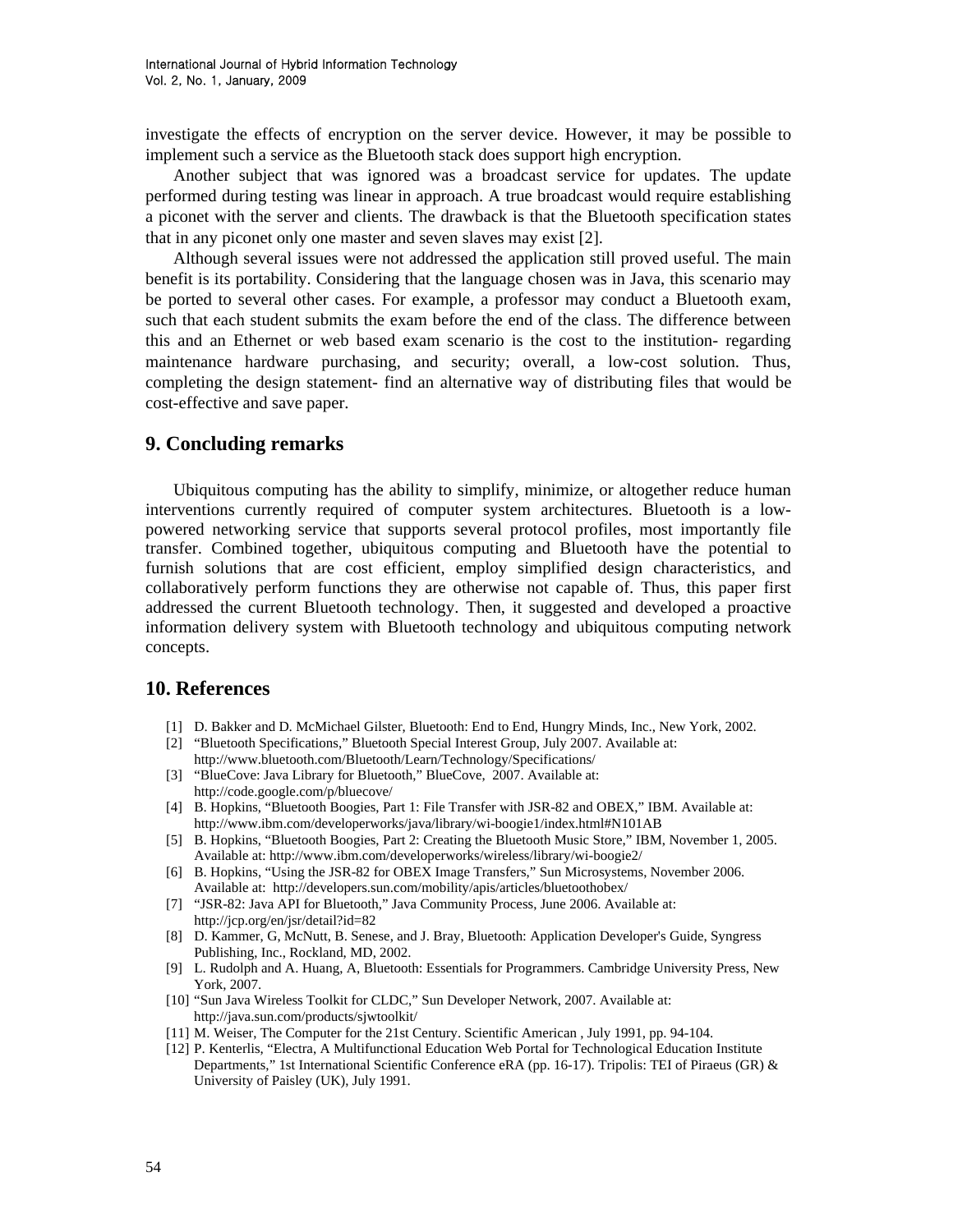# **Authors**



Eric J. Ballance is an undergraduate student in the department of Information Technology at Radford University, Virginia, USA. His research interests include ubiquitous computing networks and wireless networks.



Hwajung Lee is an assistant professor in the department of Information Technology at Radford University, Virginia, USA since 2003. She received the Doctor of Science degree in Computer Science from George Washington University in 2003. Her research interests include network algorithm and security in optical networks, ubiquitous computing networks, grid computing networks, and wireless sensor networks.